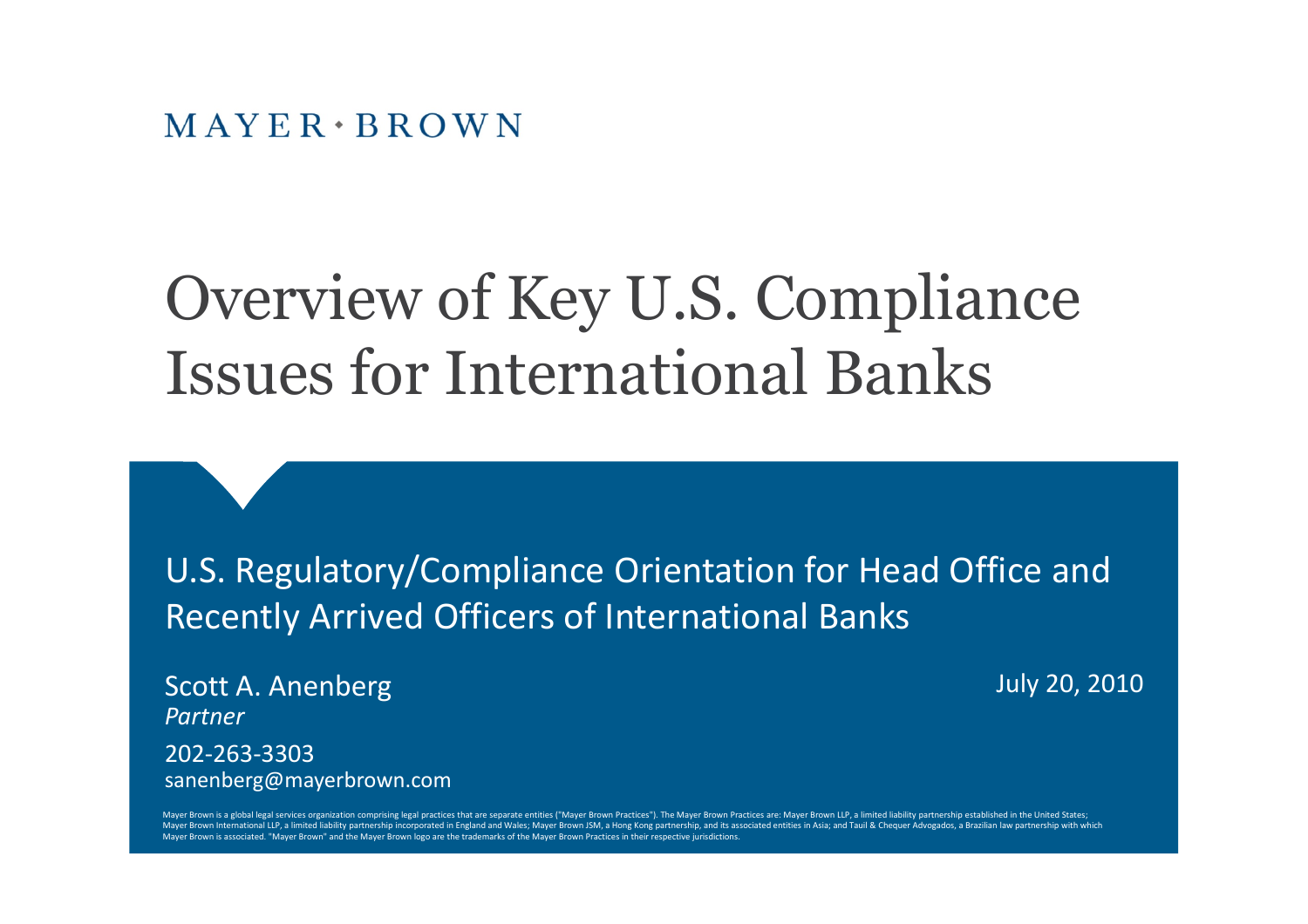# What is Compliance and Why is it Important?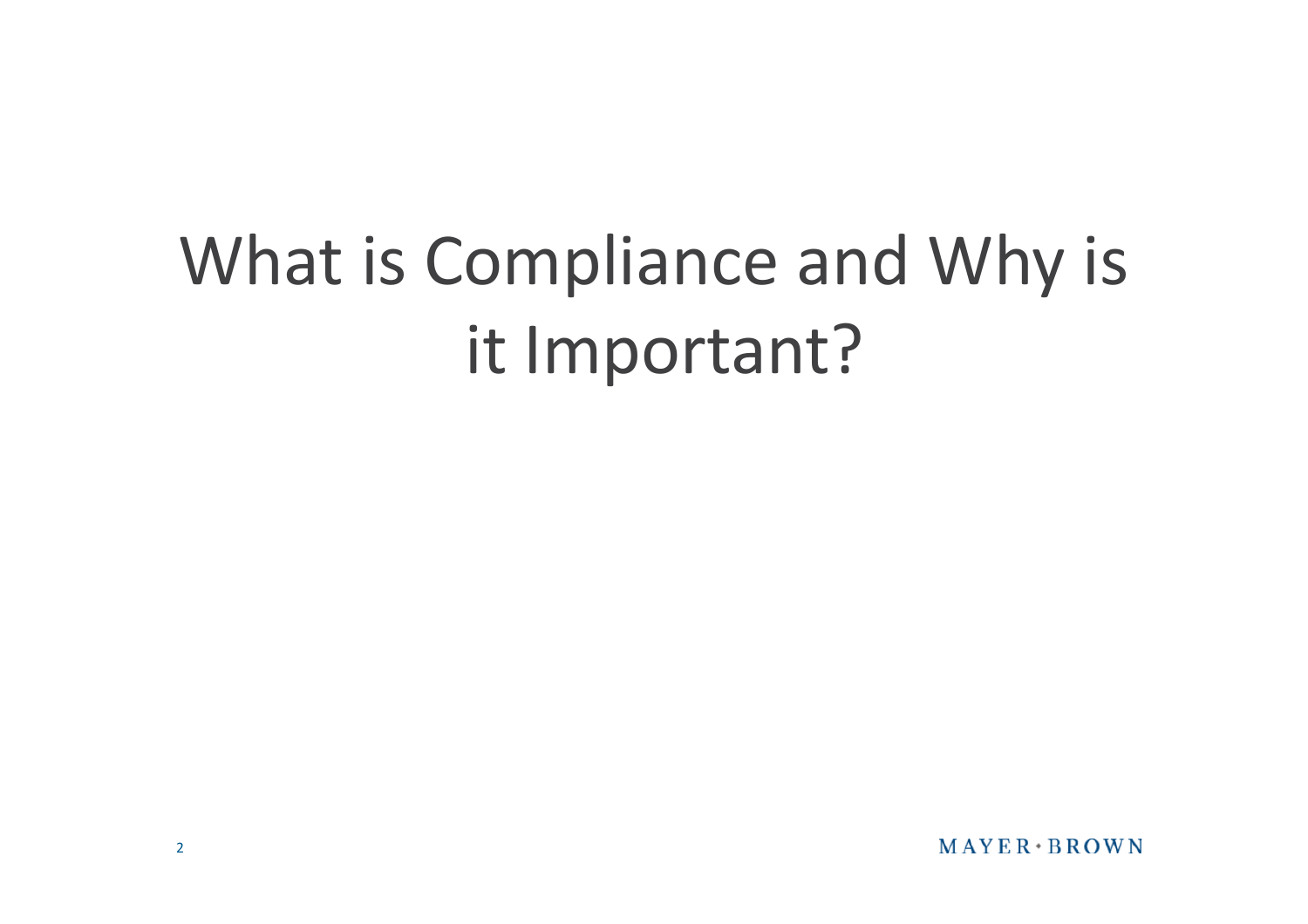#### Compliance Overview

- Compliance with U.S. laws, regulations and policies, and increasingly, codes of conduct and similar standards that apply to a foreign bank's business activities and operations
- Increased focus by U.S. banking regulators, especially as part of overall risk management program
	- See SR 08-8/CA 08-11, *Compliance Risk Management Programs and Oversight at Large Banking Organizations with Complex Compliance Profiles* (supervisory guidance to clarify FRB views on compliance risk, focusing primarily on firm-wide compliance risk management for large banking organizations with complex compliance profiles, including FBOs), October 16, 2008
	- See Testimony of Roger T. Cole, Director, Division of Banking Supervision and Regulation, *Risk Management in the Banking Industry*, March 18, 2009
	- See Speech by Susan Schmidt Bies, FRB Governor, *A Supervisor's Perspective on Enterprise Risk Management*, June 12, 2006
	- See Speech by Mark W. Olsen, FRB Governor, *Compliance Risk Management in a Diversified Environment*, May 16, 2006
	- See Paper by Basel Committee on Banking Supervision, *Compliance and the compliance function in banks*, April 2005; see also follow-up survey: *Implementation of the Compliance Principles: A Survey*, August 2008
- Noncompliance presents legal, economic, and reputational risks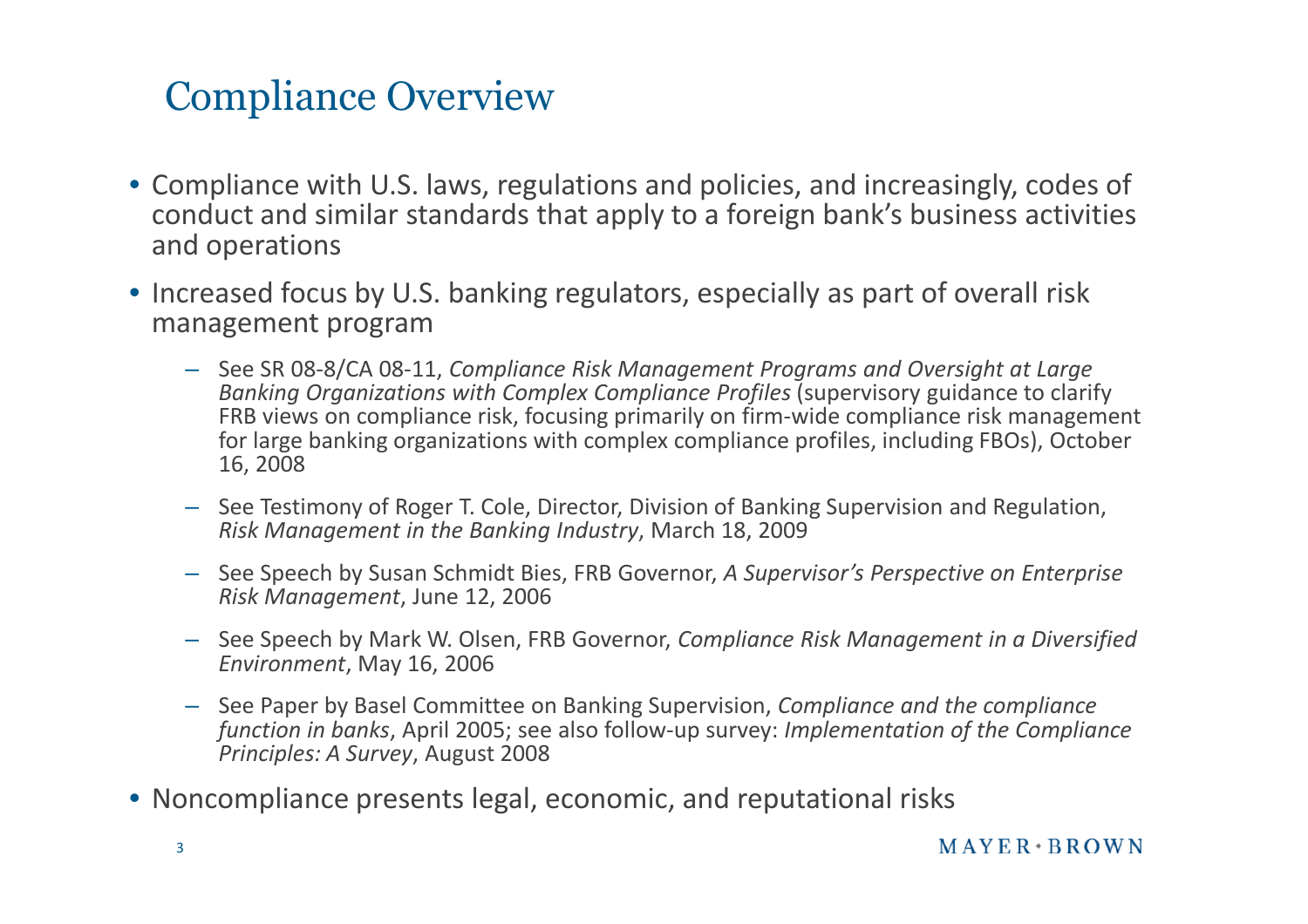### Compliance Overview (cont'd)

- Risk of significant enforcement actions/penalties
	- Criminal charges and \$500 million in fines and penalties assessed against by the DOJ for transactions in jurisdictions subject to OFAC sanctions, and for failure of the New York branch to maintain adequate anti-money laundering procedures and processes (2010)
	- Criminal charges and \$536 million in fines and penalties assessed against by the DOJ and the state of New York, for transactions in jurisdictions subject to OFAC sanctions (2009)
	- Criminal charges and \$780 million in fines and penalties assessed against a foreign bank, resulting from U.S. tax and securities law violations involving cross-border private banking services (2009)
	- Criminal charges and \$567 million in cumulative fines and penalties assessed by the DOJ and the state of New York against a foreign bank for transactions in jurisdictions subject to OFAC sanctions (2009/2010)
	- Numerous actions against foreign banks for deficient anti-money laundering compliance policies and practices, including criminal sanctions and civil money penalties, and for deficient global compliance and risk management systems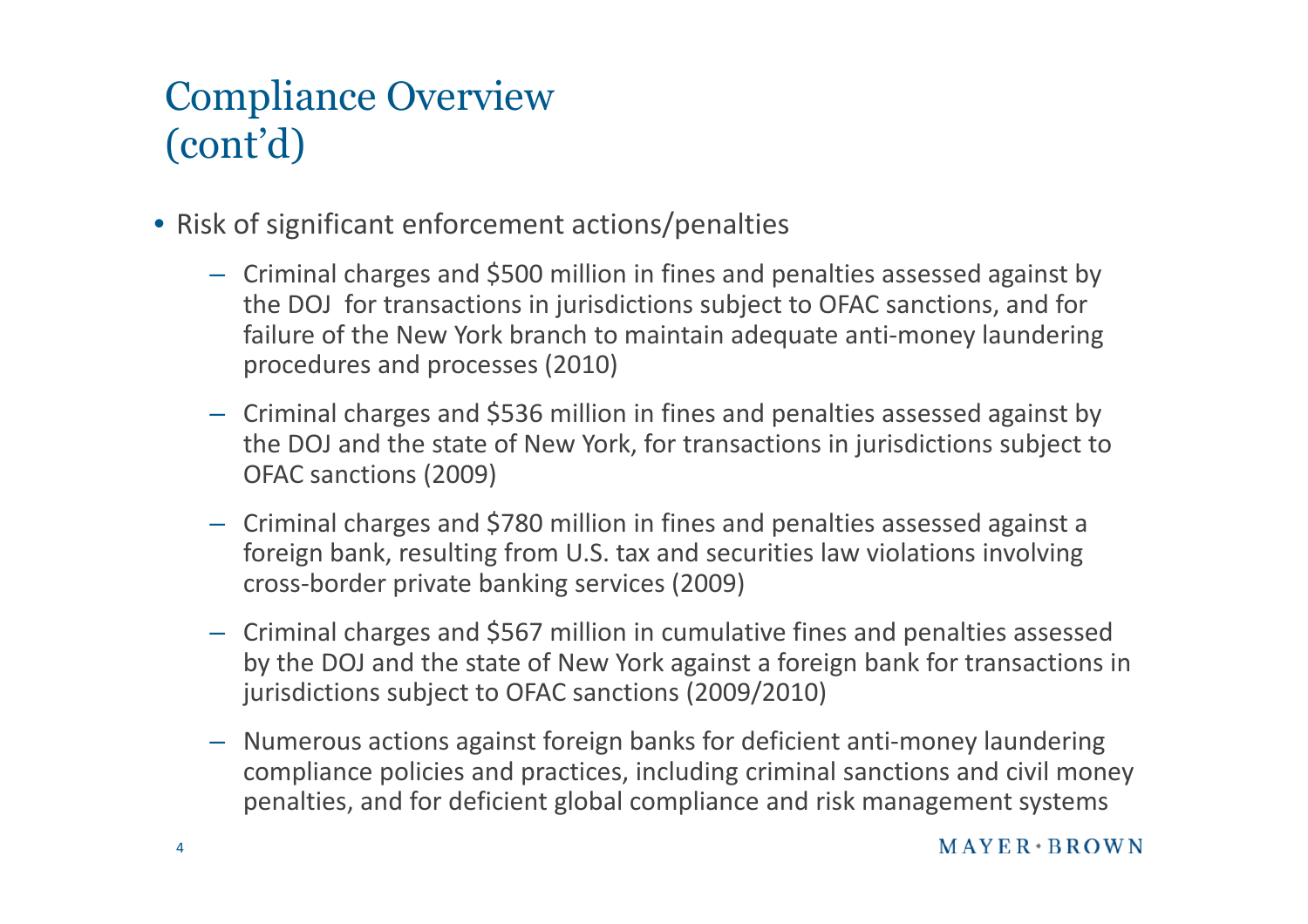#### Compliance Overview (cont'd)

- Stakes are getting higher, and maintaining compliance is becoming harder
	- Increased cross-border issues and activities
	- Larger, more complex organizations
	- More and more laws and standards
- Important to Basel II regime
	- Compliance risk closely tied to operational risk/fraud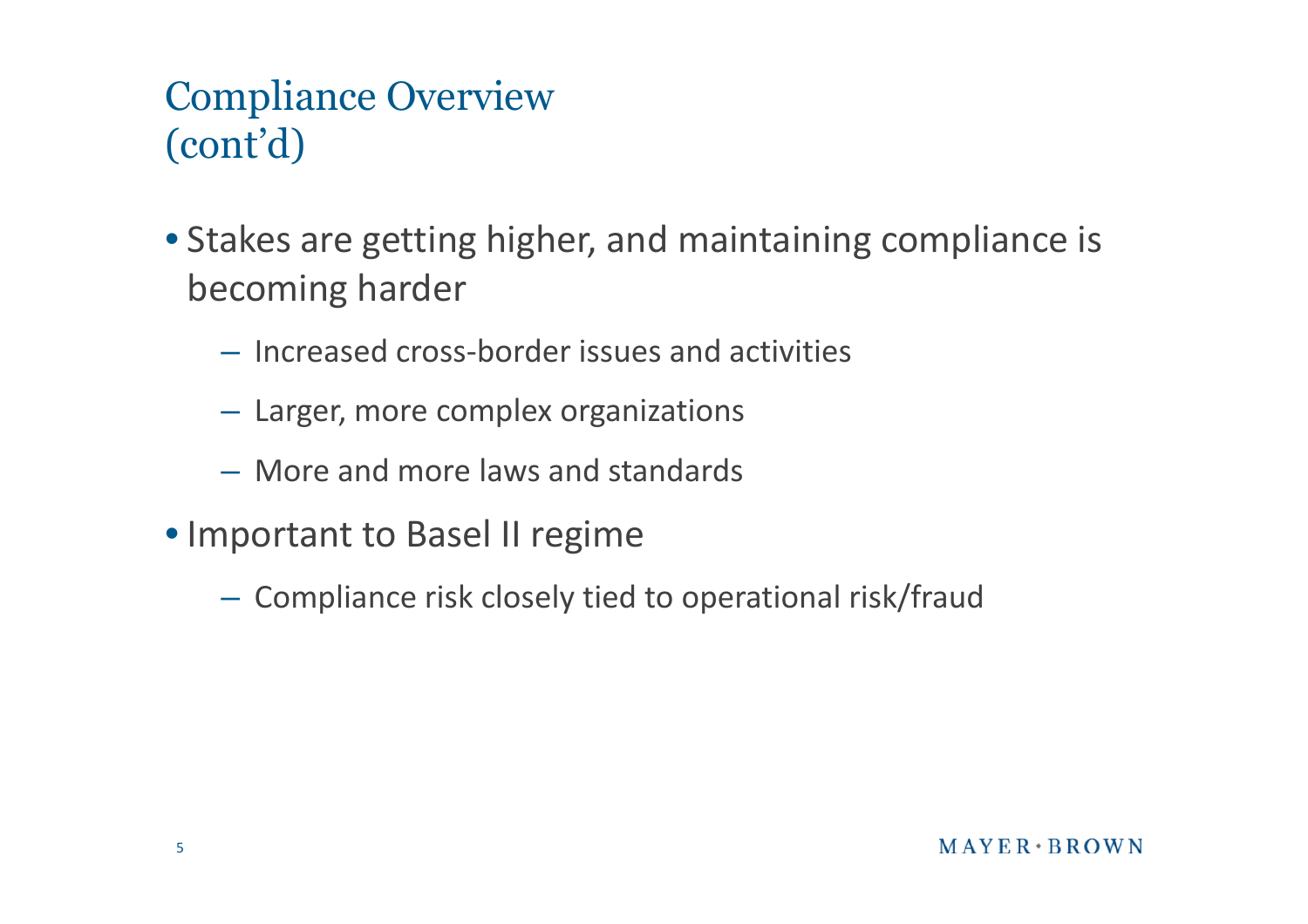## Compliance Tips

MAYER BROWN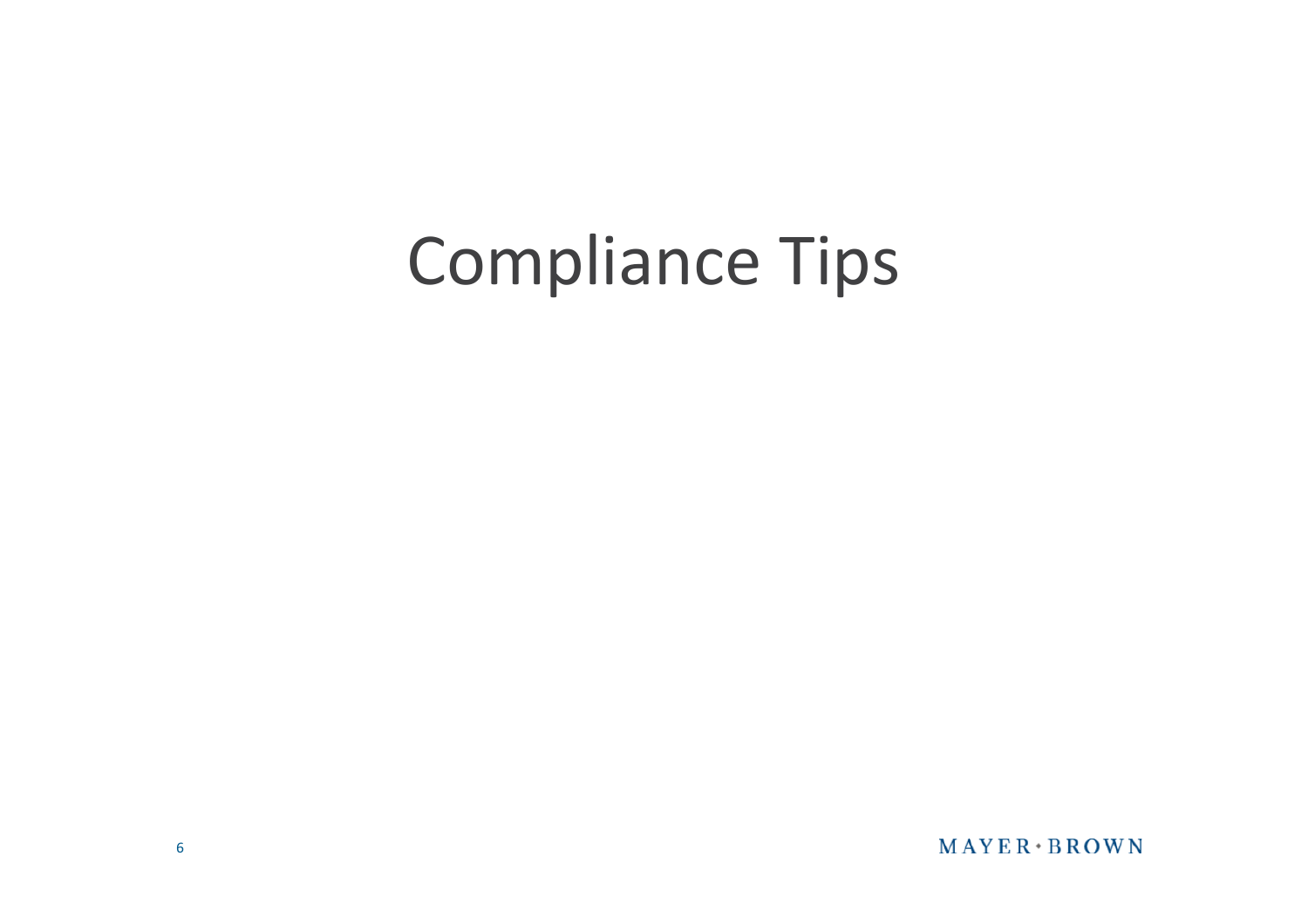#### Compliance Program

- Compliance policies, procedures, and organization will depend on the size, risk profile, and scope/structure of the U.S. offices and activities
	- FBOs with over \$50 billion in total U.S. third-party assets, and having multiple legal entities, should implement a U.S. operations-wide risk management program, with dedicated corporate compliance functions
		- Smaller FBOs and large FBOs with limited range of activities/entities can rely on less robust measures
	- FBOs with U.S. operations should have a local compliance program that is specifically designed to ensure compliance with U.S. laws
	- FBOs have flexibility to work within head office's existing compliance oversight structure
- Regulators look for board/senior management oversight and tone-setting; proper identification and measurement of key risks; effective communication and reporting of risks within the organization; policies and procedures; internal controls; monitoring and reporting; testing; and training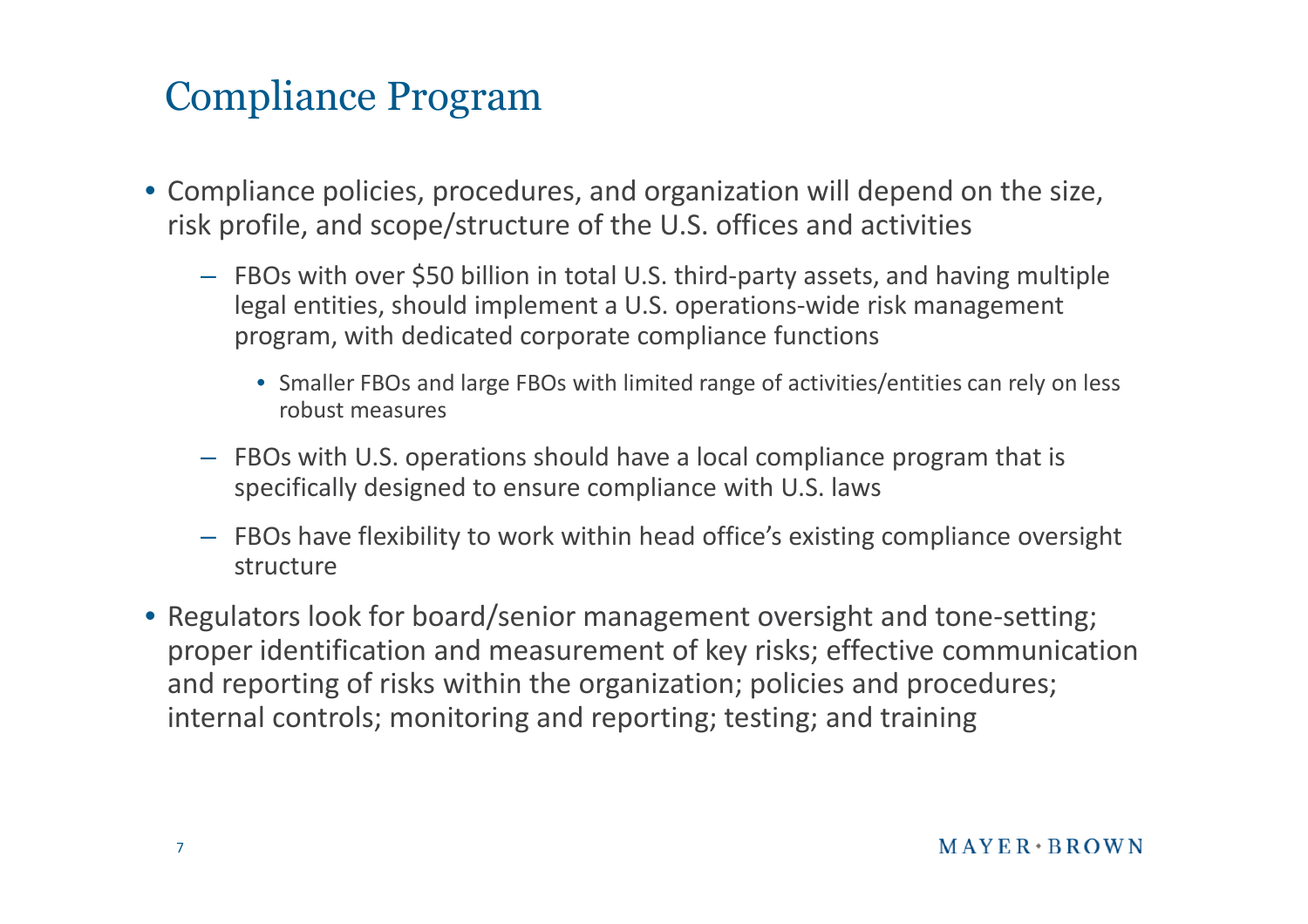#### Compliance Program (cont'd)

- Consider and clarify relationships to business lines, head office counterparts, legal, internal audit
	- *E.g.,* compliance staff independence from business lines a key issue
		- Centralized compliance function; or
		- If compliance is integrated with business lines, FRB guidance suggests that the following steps be taken to ensure independence:
			- Dual reporting line to corporate compliance function
			- Corporate compliance function should play key role in personnel decisions and how compliance matters are handled
			- Compensation for compliance staff not based on business line performance
			- Enhanced oversight to identify and address conflict of interest issues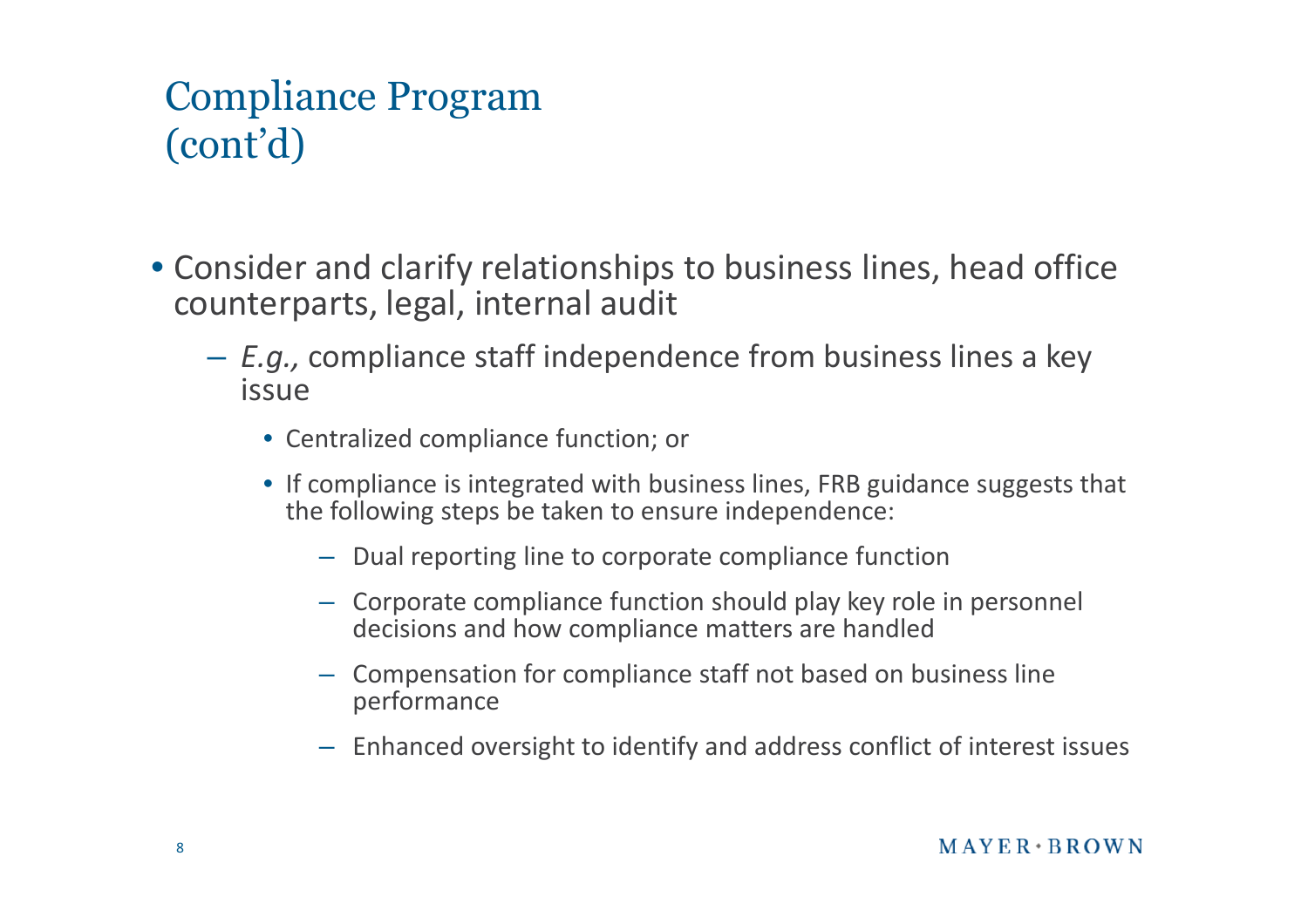#### Compliance Program (cont'd)

- Communication with/involvement of head office is important
	- Increased focus on firm-wide compliance risk management
	- Extraterritorial nature of many aspects of U.S. law/regulation (e.g., BHCA nonbanking prohibitions; AML/OFAC; U.S. securities and tax laws)
- Pay attention to regulatory and litigation trends and priorities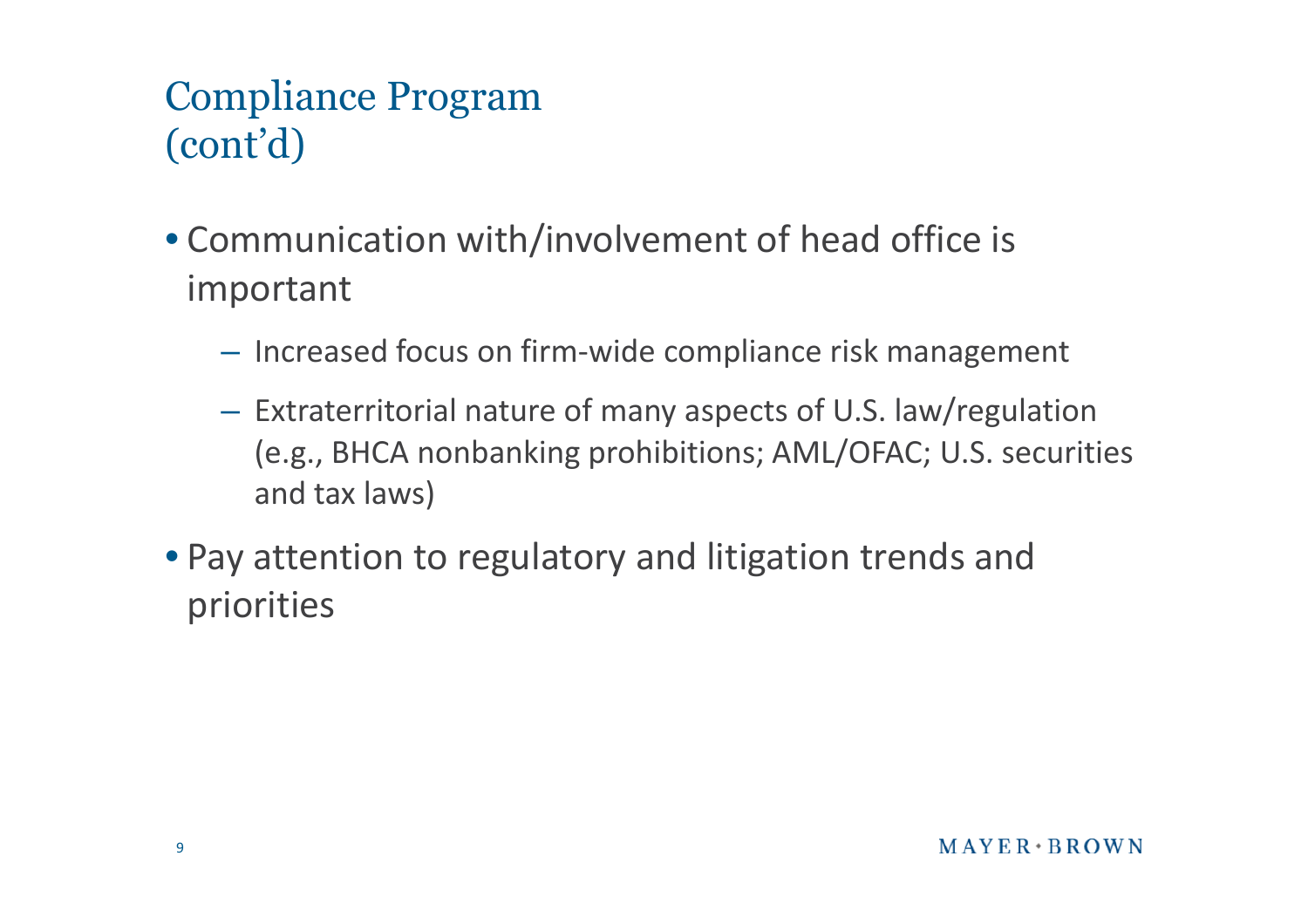## Key Compliance Issues

MAYER BROWN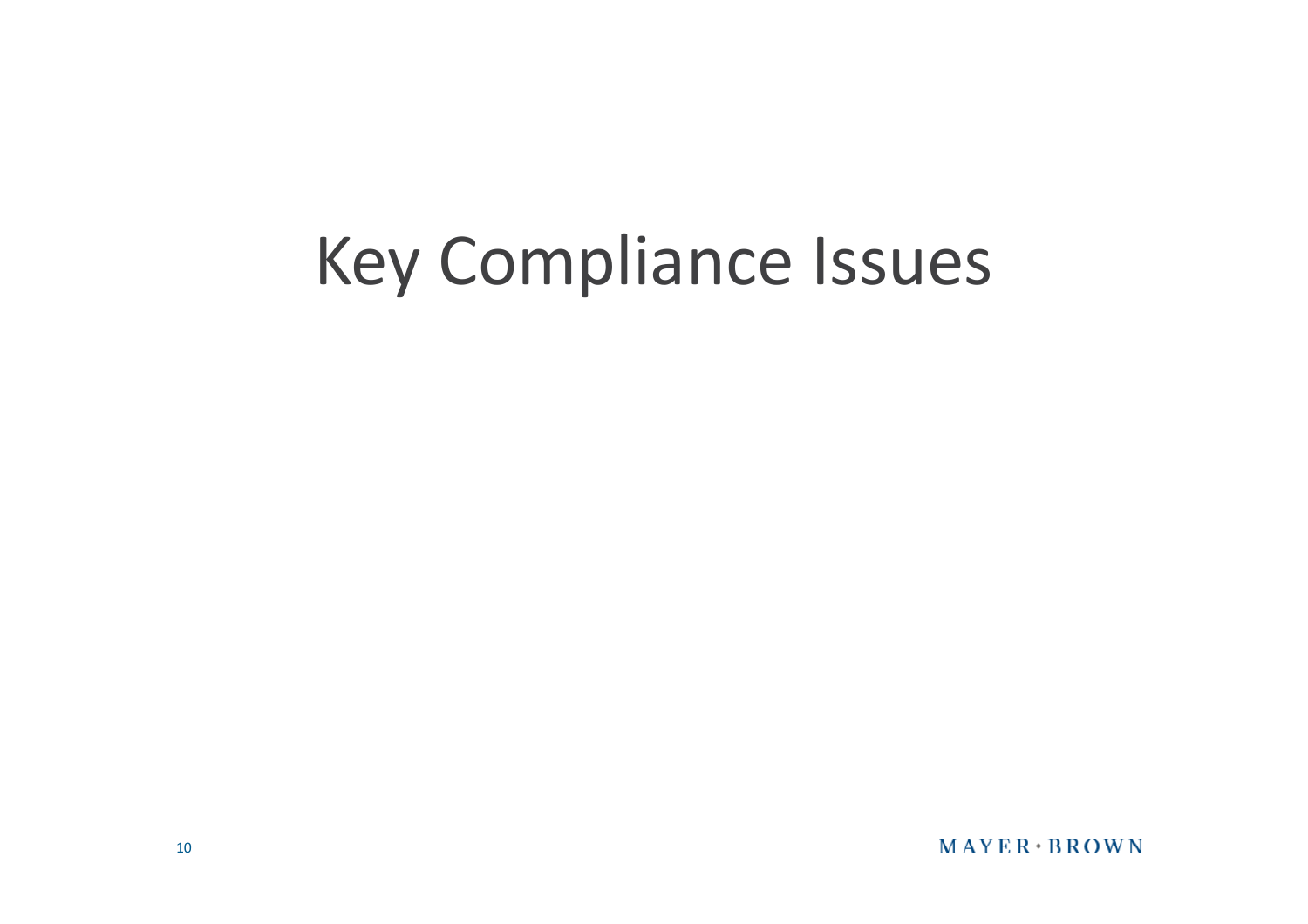#### BHCA Compliance Issues General

- A BHC is a company that "controls" a bank
	- Control over a bank is defined as owning or controlling 25 percent or more of any class of the bank's voting securities, having the power to select a majority of its board of directors or otherwise exercise a controlling influence over its management
	- Concept of control is complex and relevant in many contexts under **BHCA**
	- Requires aggregation of holdings across the organization
- Foreign banks that have U.S. branches or agencies but do not have U.S. bank subsidiaries are not BHCs, but are treated like BHCs for most purposes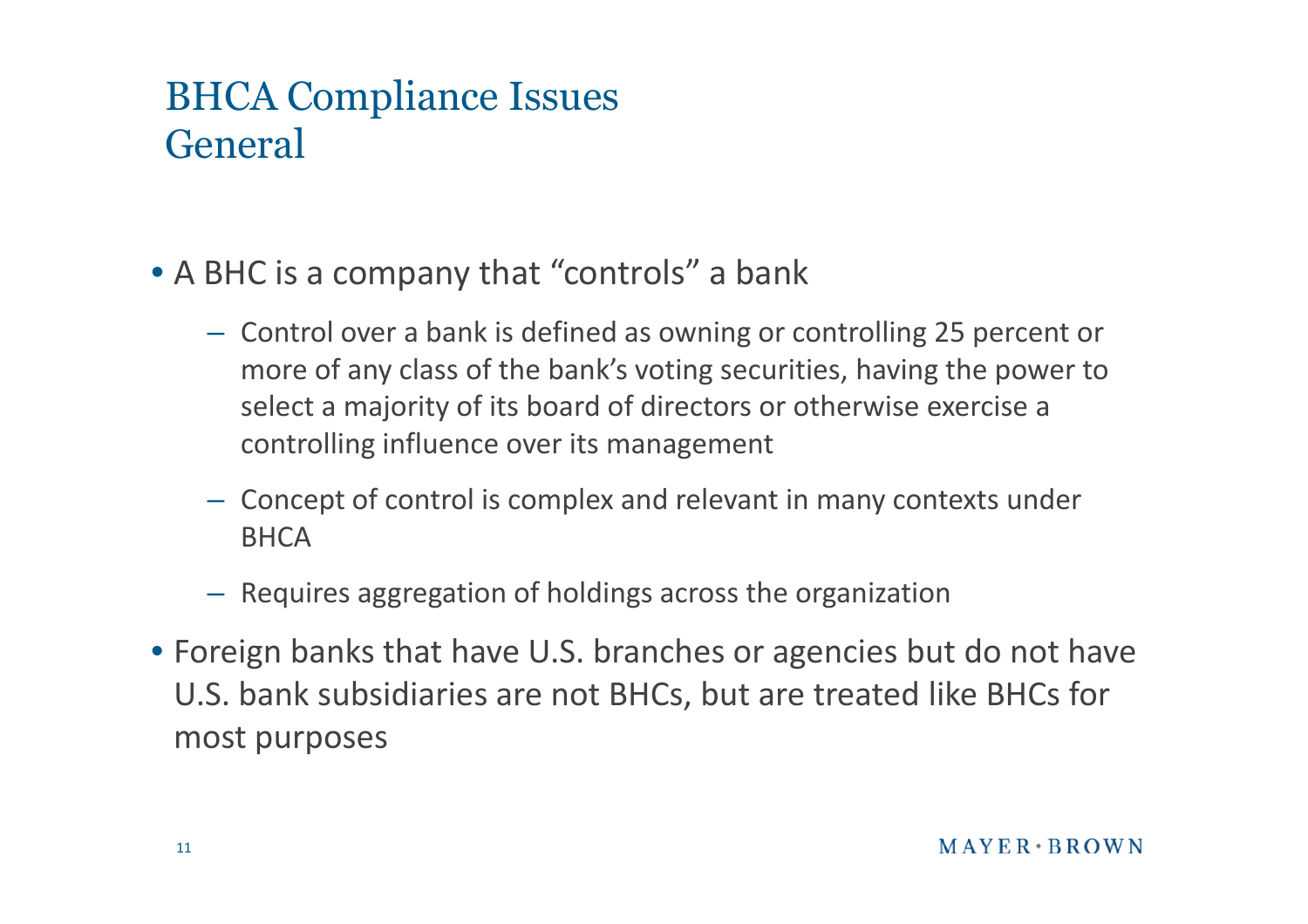#### BHCA Compliance Issues Section 3 of the BHCA

- Requires prior FRB approval for foreign bank acquisitions of 5% or more of voting securities of a U.S. bank or BHC
- Also applies to acquisitions of interests in foreign banks that have U.S. bank subsidiaries
- Although prior FRB approval is required for the acquisition of a U.S. savings association under Section 4 of the BHCA (because it is not a "bank" for purposes of the BHCA), the regulatory application is reviewed and processed much like a bank application under Section 3 of the BHCA (also requires approval from the Office of Thrift Supervision – which will change under new the new financial reform legislation – under a separate statutory regime)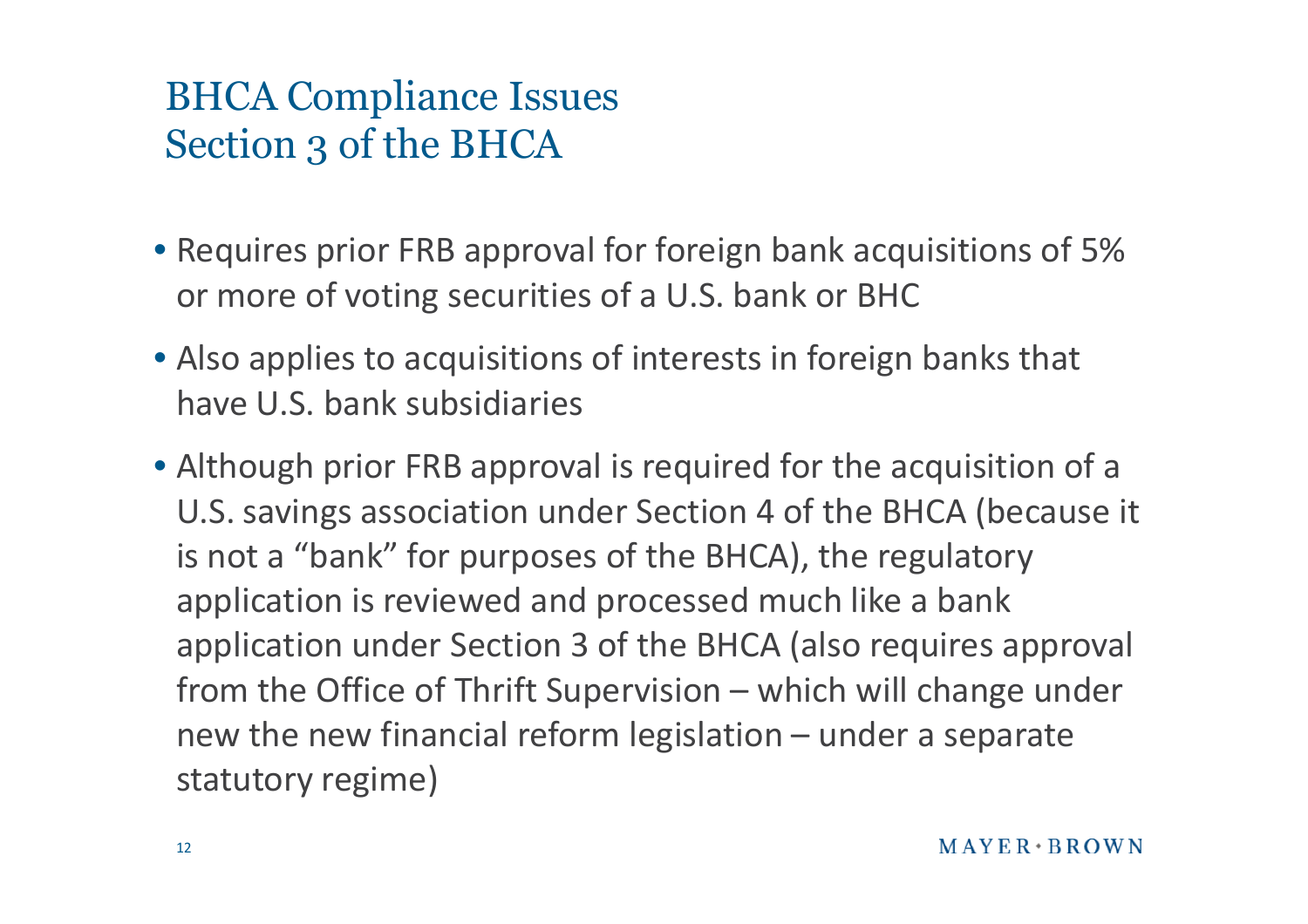#### BHCA Compliance Issues Section 4 of the BHCA

- Section 4 of the BHCA governs the nonbanking activities and investments of BHCs and foreign banks with U.S. branches and agencies
- All (i.e., worldwide) nonbanking activities and investments are prohibited unless an exemption exists
- Also applies to companies (but not individuals) controlling the foreign bank
- Requires aggregation across the organization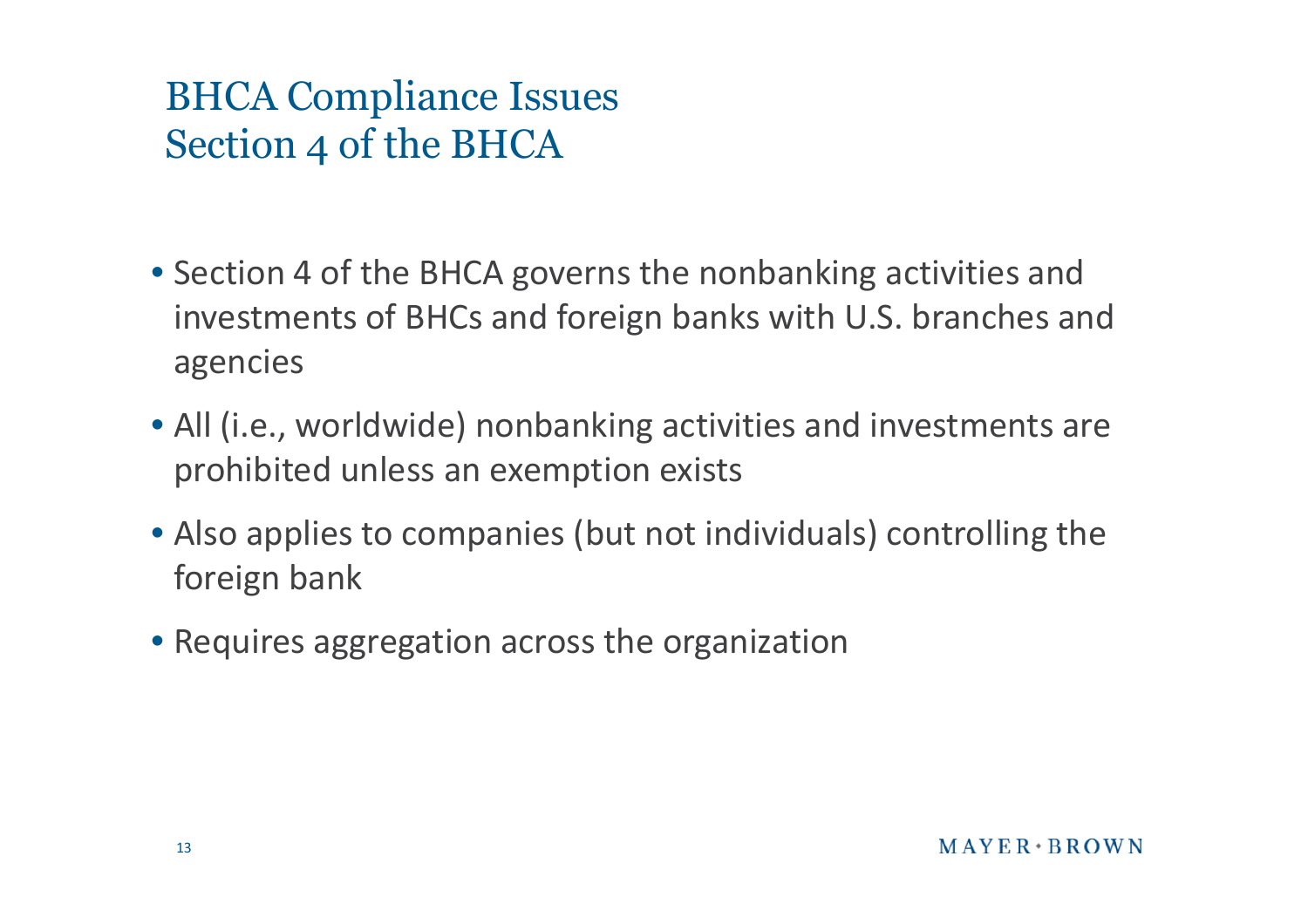#### BHCA Compliance Issues Section 4 of the BHCA (cont'd)

- Key Exemptions Under Section 4 of the BHCA
	- General Exemptions (some require applications/notice; many are selfexecuting)
		- Closely Related to Banking BHCA Section 4(c)(8);12 CFR 225.28 (e.g., lending, securities brokerage/private placement, trust and advisory activities, leasing, derivatives)
		- Servicing Activities Section  $4(c)(1)(C)$ ; 12 CFR 225.22(b) (acting as agent for U.S. branches and other affiliates in providing services to third parties; and internal services for affiliates)
		- Noncontrolling Investments Section  $4(c)(6)$ ; 12 CFR 225.22(d)(5) (e.g., less than 5% "passive" investments)
		- Financial in Nature and Complementary Thereto (financial holding company (FHC) status required) BHCA Section 4(k); 12 CFR 225.81 et seq (e.g., energy trading)
		- Fiduciary holdings BHCA Section  $4(c)(4)$ ; 12 CFR 225.22(d)(3)
		- Shares/assets acquired pursuant to loan workouts or foreclosures Section 4(c)(2); 12 CFR 225.22(d)(1)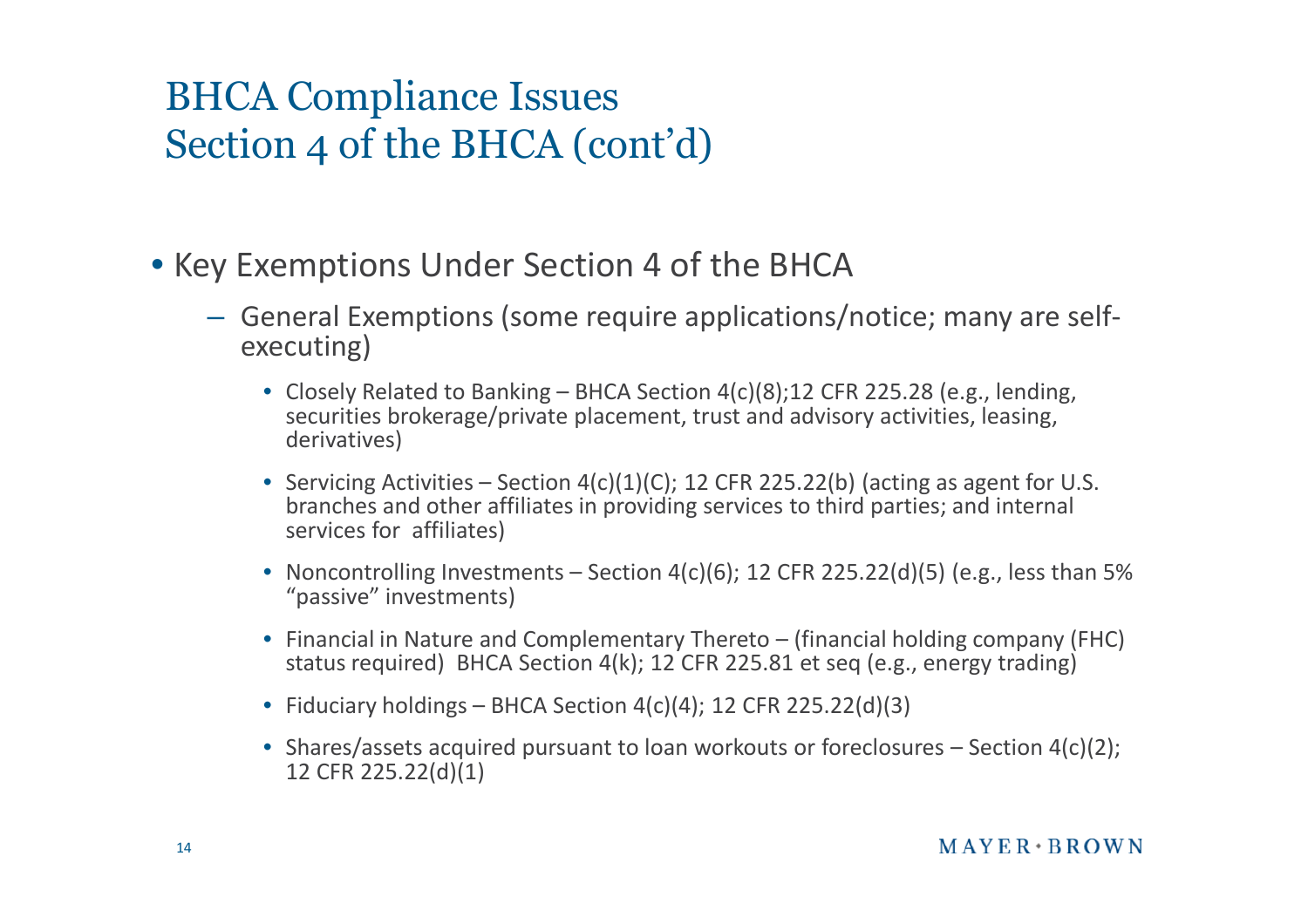#### BHCA Compliance Issues Section 4 of the BHCA (cont'd)

- Special exemptions for foreign banks that are Qualified Foreign Banking Organizations (QFBOs)-- BHCA Sections 2(h)(2) and 4(c)(9); Regulation K (12 CFR 211.23)
	- Blanket exemption for all activities outside the United States, including investments in non-U.S. companies with no U.S. "activities;"
	- U.S. activities that are "incidental" to international banking activities;
	- Investments in non-U.S. companies that conduct activities in the U.S., subject to certain complex conditions and limitations
	- "U.S. activities" in this context generally means having a direct U.S. office or subsidiary
- Impact of Volcker Rule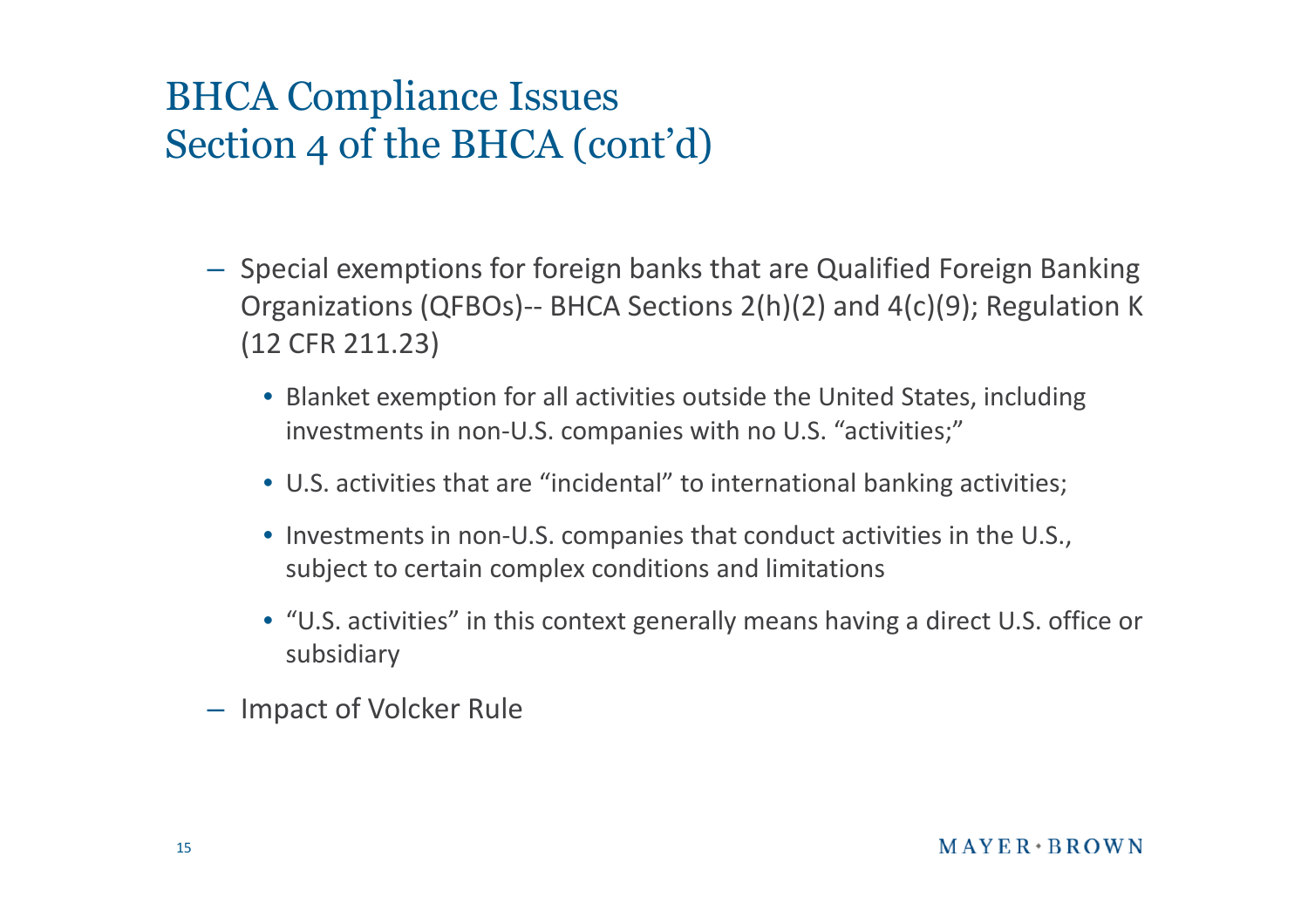#### BHCA Compliance Issues Section 4 of the BHCA (cont'd)

#### • QFBO status

– foreign banking organization with (i) more than half of its worldwide business in banking (disregarding its United States banking business) as opposed to nonbanking, and (ii) more than half of its banking business outside the United States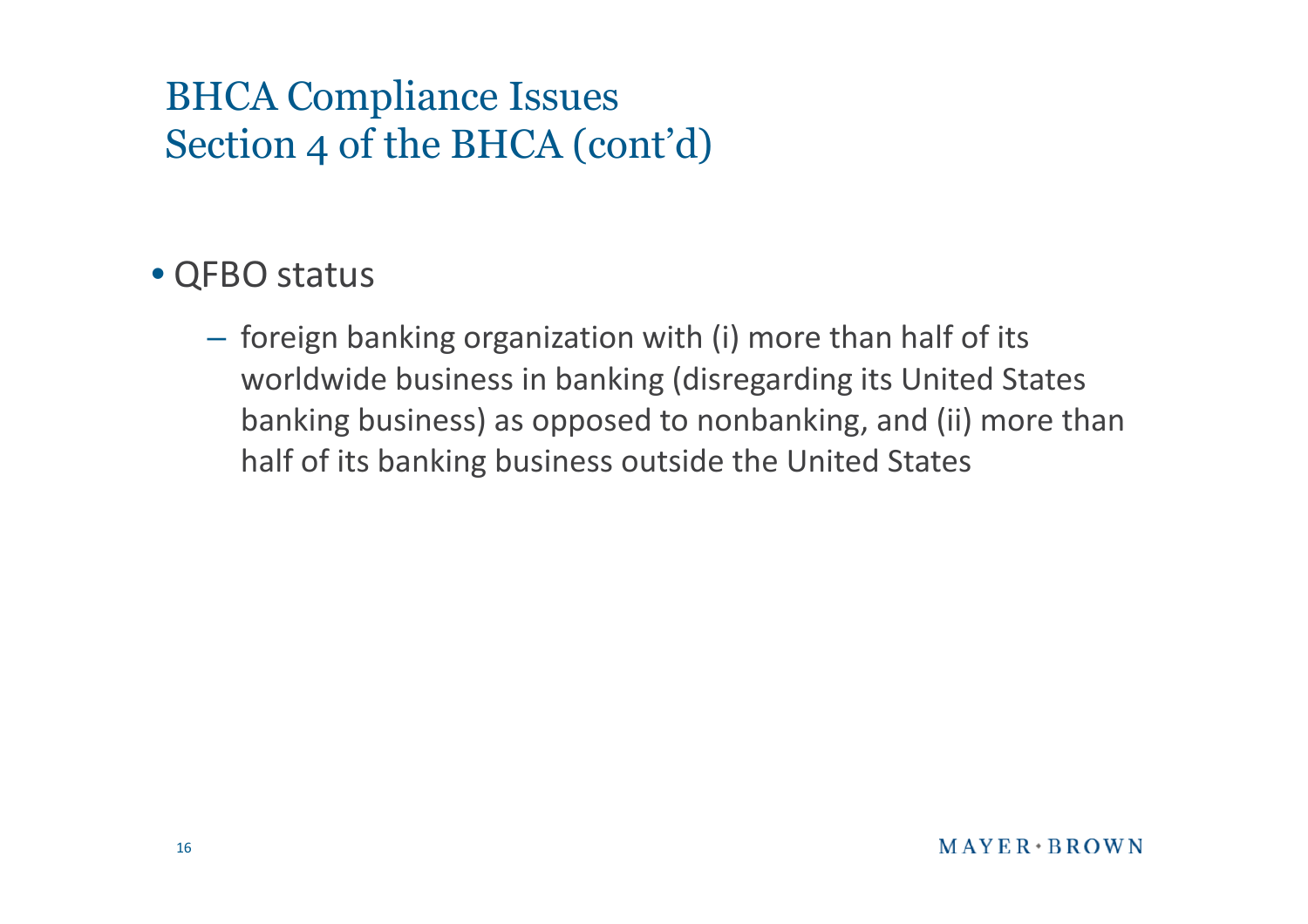#### BHCA Compliance Issues Practical Compliance Considerations

- Requirement to aggregate/monitor holdings across the organization makes compliance difficult
	- *E.g.*, venture capital investment in non-U.S. company which decides to establish a U.S. subsidiary
	- *E.g.*, independent but 25% owned subsidiary of a foreign bank seeks to establish operations in the U.S. without realizing that FRB notice/approval is required
- Should implement organization-wide reporting/screening procedures to review proposed investments that "touch" the U.S.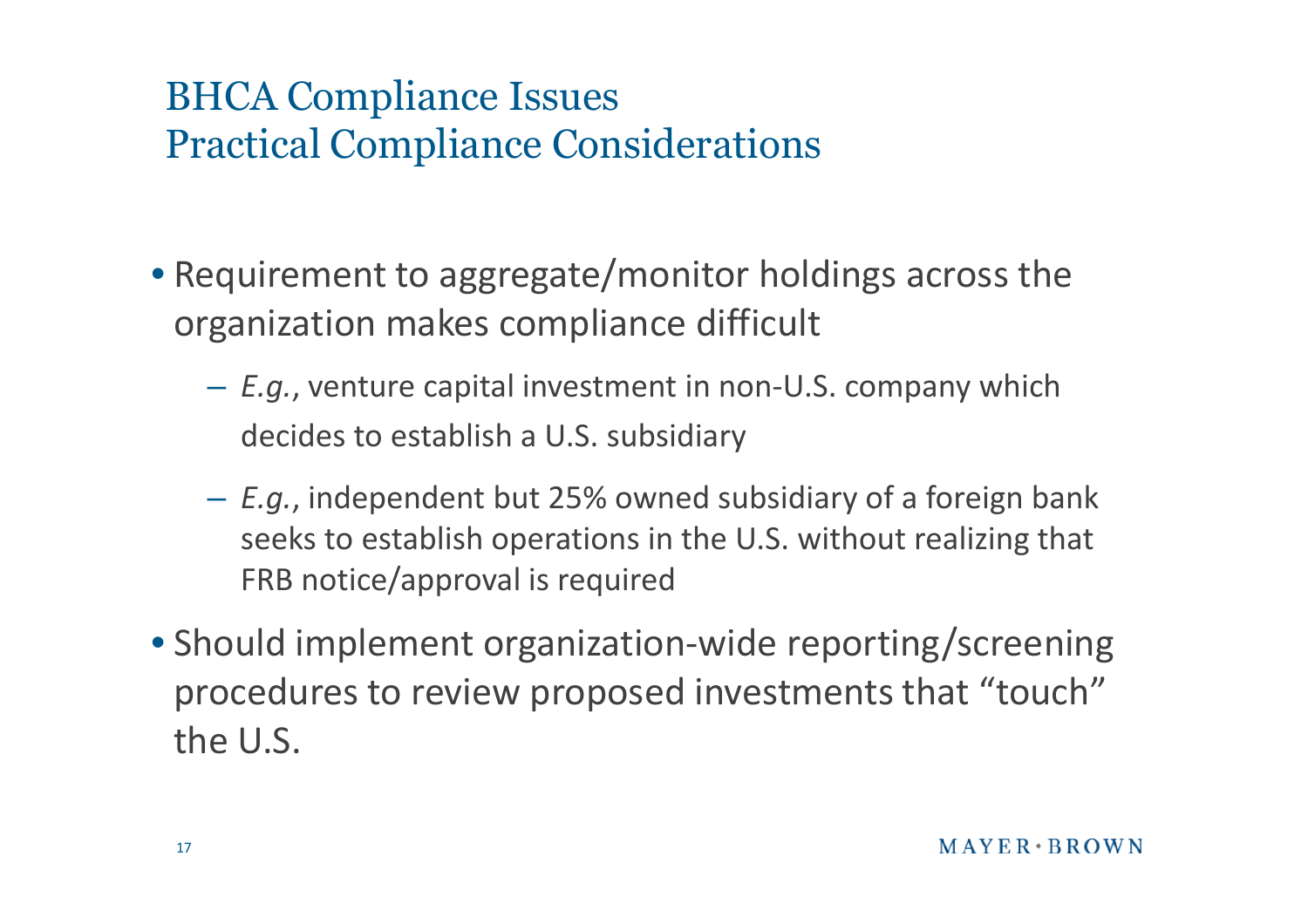#### Cross-border Private Banking Services for U.S. **Residents**

- U.S. tax law risks of undeclared U.S. customers
- U.S. securities law risks of providing securities transactional services or investment advice
	- Use of "U.S. jurisdictional means" (*e.g.*, U.S. mail, telephone, facsimile machine, e-mail) triggers registration requirement in absence of exemption
- Recent developments
	- UBS case and aftermath
	- FATCA
	- SEC enforcement changes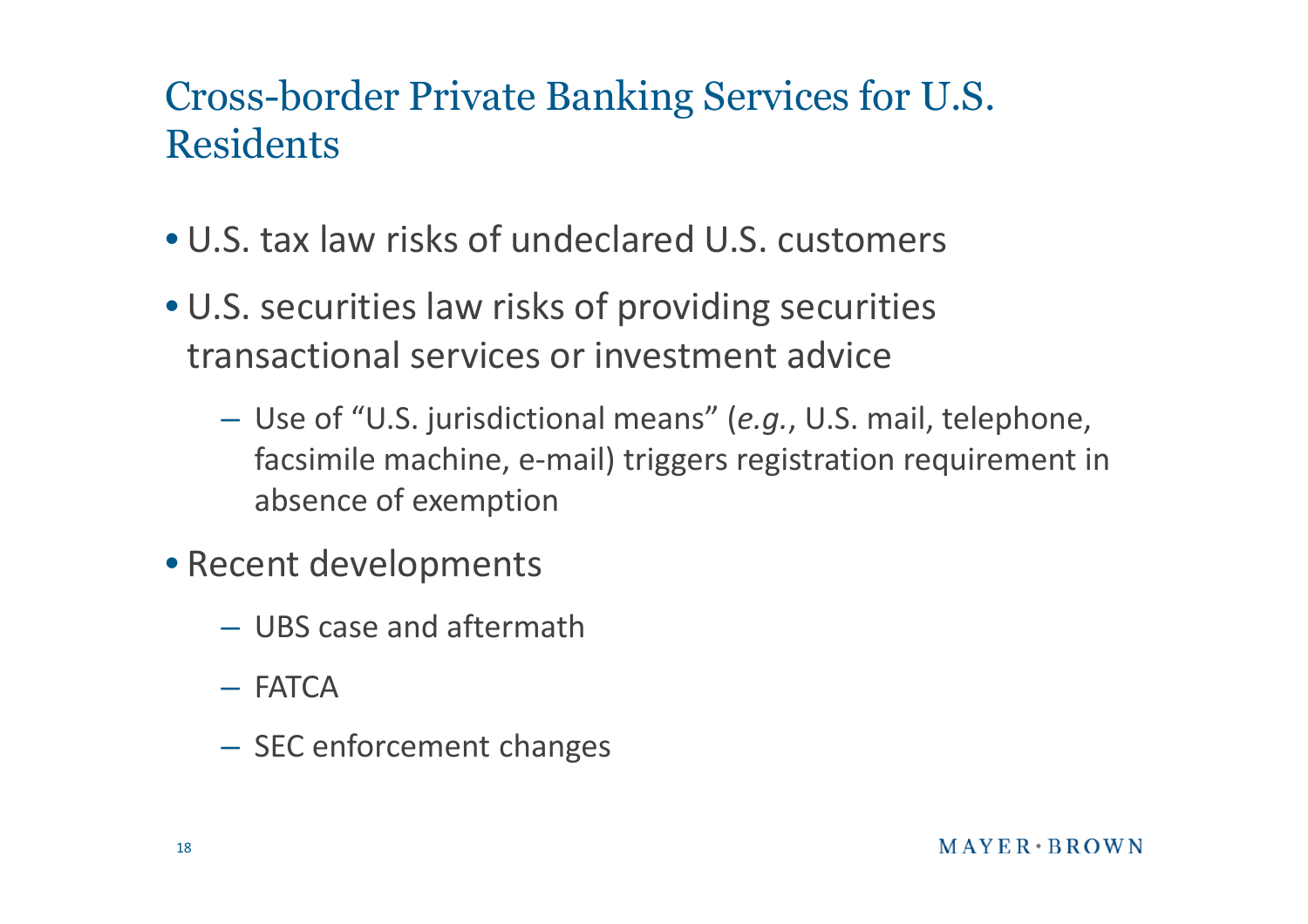#### Affiliate Transactions

- The FRB's Regulation W, which implements Sections 23A and 23B of the Federal Reserve Act, imposes restrictions on extensions of credit and other "covered transactions" between U.S. banks and their affiliates, including U.S. banks that are owned by foreign banks
- Regulation W also applies to "covered transactions" between a U.S. branch or agency of a foreign bank and affiliates of the branch or agency engaged directly in FHC activities the United States, including the following activities:
	- Securities underwriting and dealing;
	- Non-credit-related insurance underwriting;
	- Merchant banking; and
	- Insurance company investments.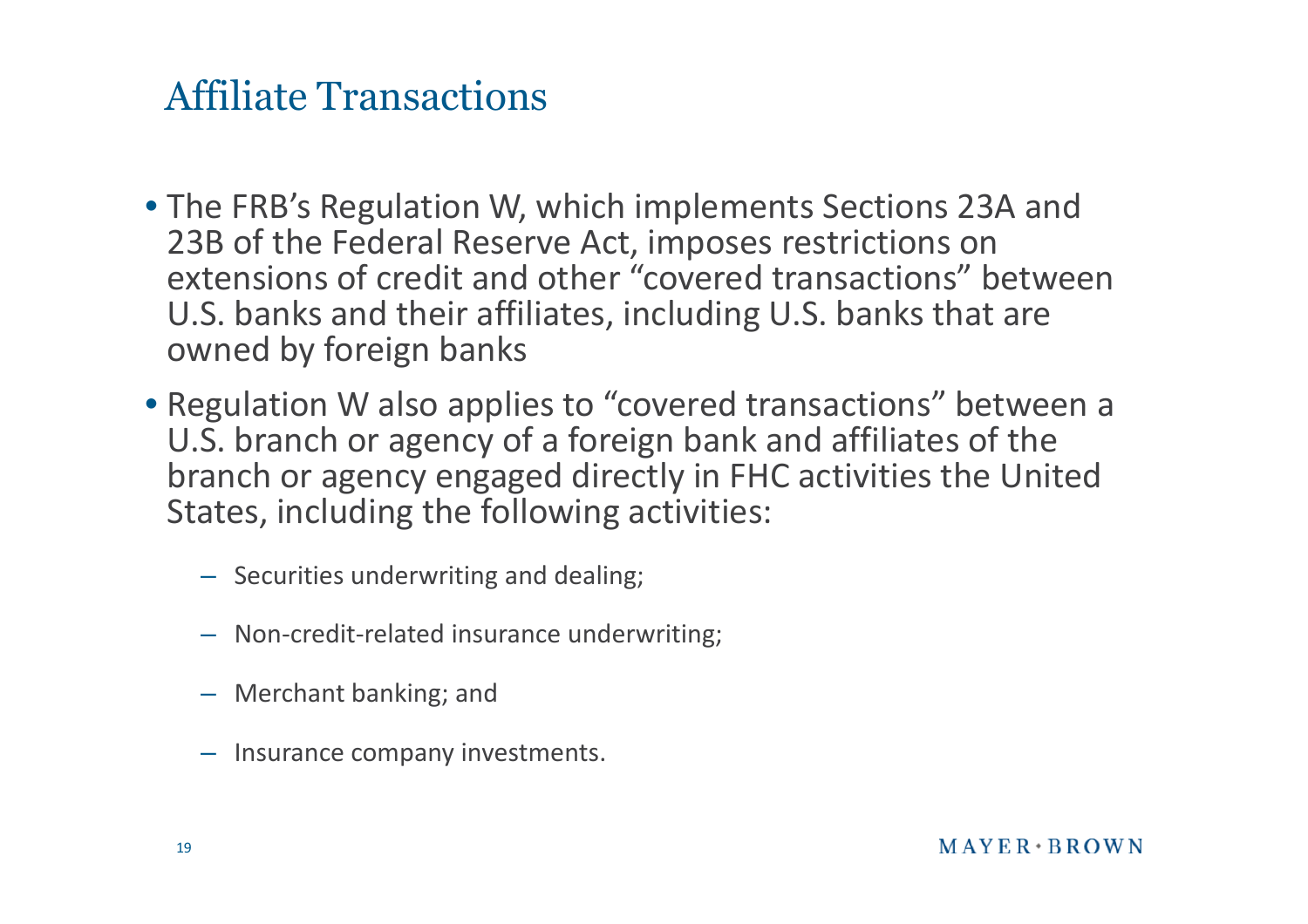#### Affiliate Transactions (cont'd)

- Regulation W also applies to transactions between a U.S. branch or agency of a foreign bank and any portfolio company controlled by the foreign bank under merchant banking or insurance company investment authorities
- Regulation W does not apply to transactions between a U.S. branch or agency of a foreign bank and other affiliates or to transactions between the foreign bank's non-U.S. offices and its U.S. affiliates
- New financial reform legislation tightens Sections 23A and 23B
	- Regulation W implementing regulations likely to follow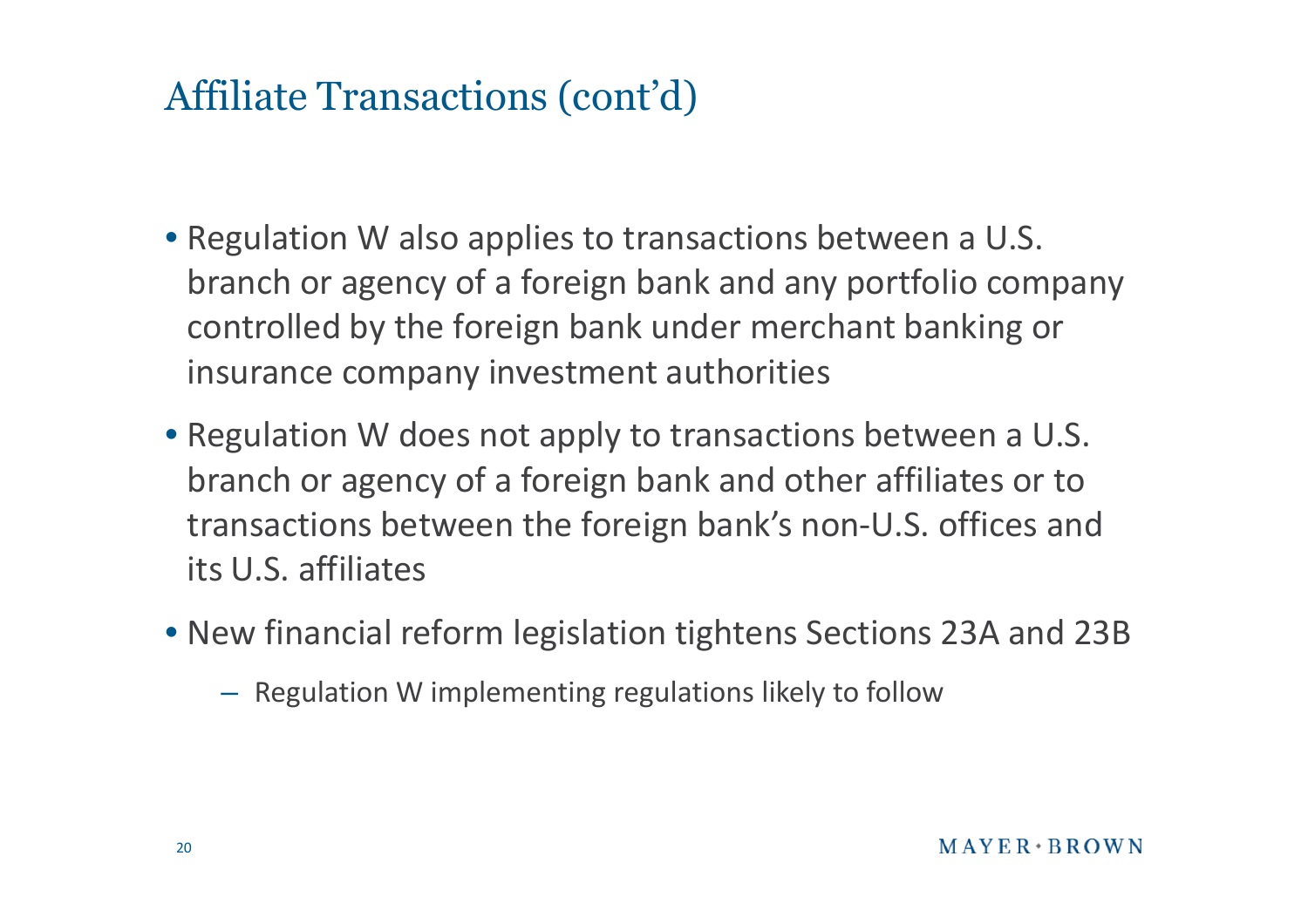### Anti-Tying

- The anti-tying prohibitions of section 106 of the Bank Holding Company Act Amendments of 1970 apply to U.S. branches and agencies of foreign banks
- Section 106 generally prohibits conditioning the availability or price of one product or service (the "tying" product) on a requirement that the customer obtain another product or service (the "tied" product) from the U.S. branch or agency or an affiliate of the U.S. branch or agency
- Exceptions are available for:
	- Traditional bank products, such as a loan, discount, deposit or trust service
	- Foreign transactions, i.e., with non-U.S. persons
	- Discounts for combined products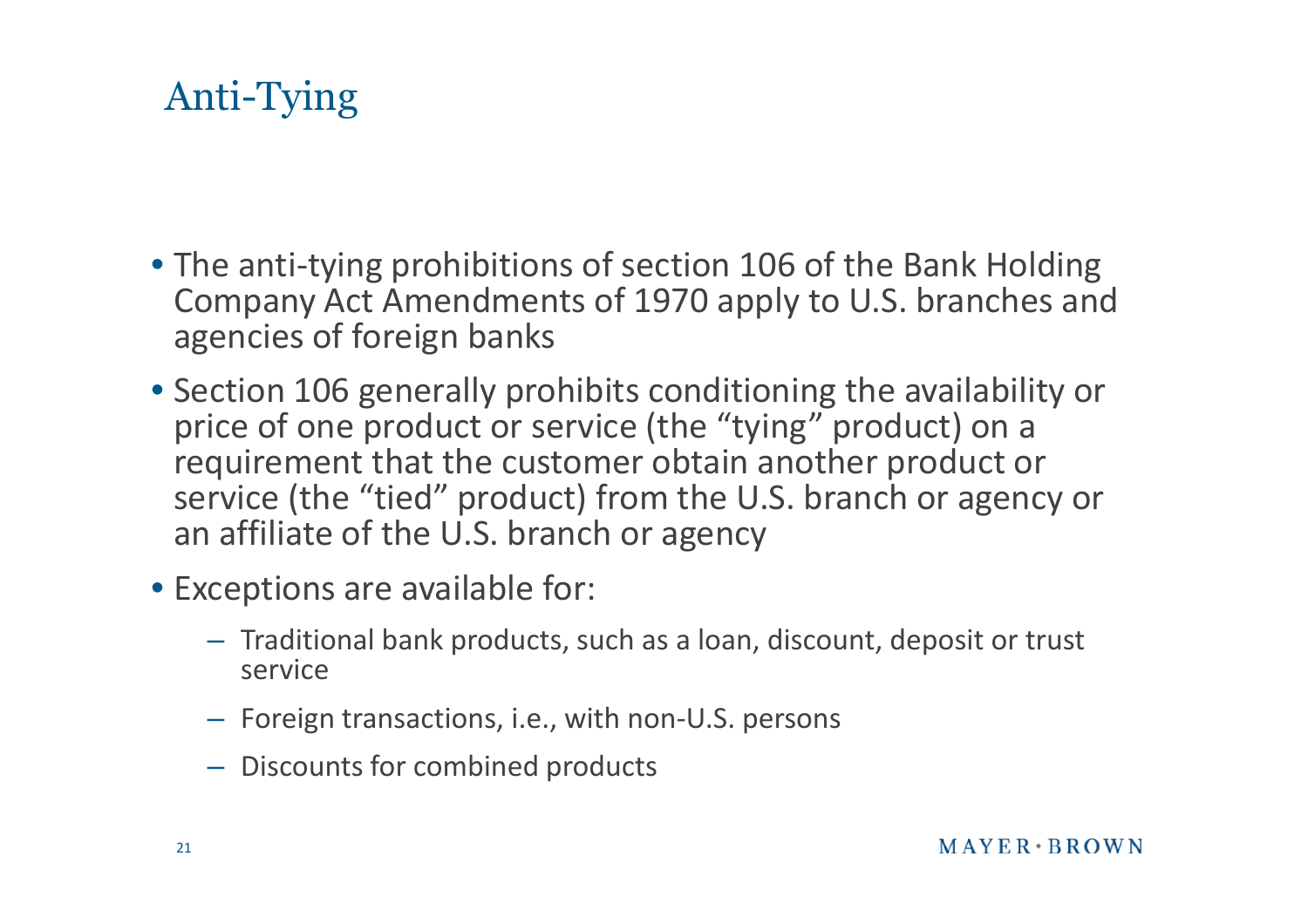#### Regulatory Reporting Requirements

- FBOs that have a U.S. banking presence (i.e., not just a representative office) are required to file certain regulatory reports, including the following:
	- Annual Report of Foreign Banking Organizations (FR Y-7) financial statements, organization charts, shareholder information, QFBO calculation (annual)
	- Capital and Asset Report for Foreign Banking Organizations (FR Y-7Q) reports capital and asset components of regulatory capital ratios (quarterly for FHCs; annual for others)
	- Report of Changes in Organizational Structure (FR Y-10) reports investments in U.S. companies and other organizational structure changes (event driven; 30 days)
	- Financial Statements of U.S. Nonbank Subsidiaries Held by Foreign Banking Organizations (FR Y-7N/FR Y-7NS) – reports financial information for U.S. nonbank subsidiaries (quarterly or annually, with frequency and detail depending on asset size)
	- FFIEC 002 "call report" providing detailed financial information for U.S. branches and agencies (quarterly)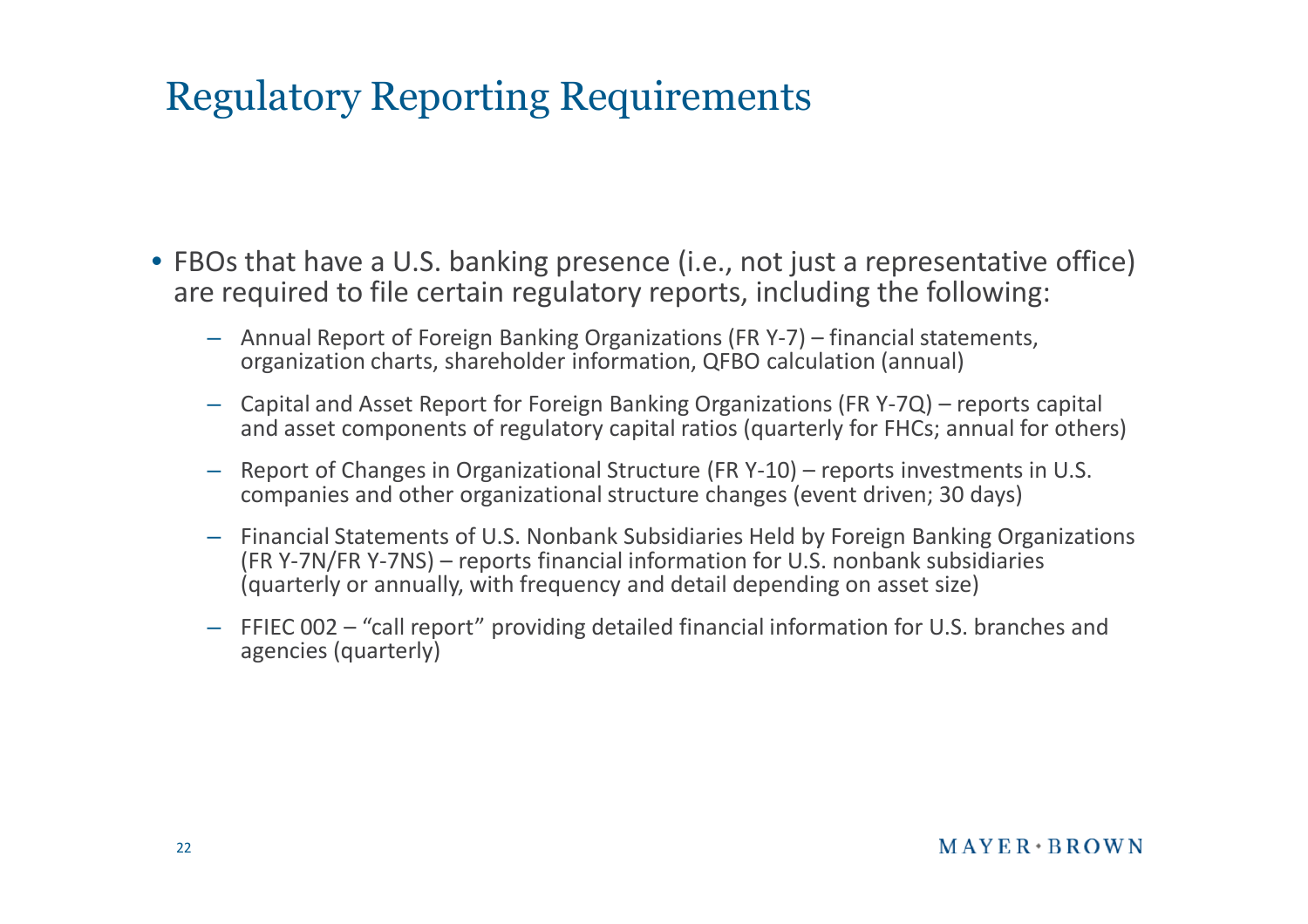#### Other Current Topics in Regulatory Compliance

- Bank Secrecy Act/Anti-Money Laundering (covered elsewhere)
- Office of Foreign Assets Control (OFAC) Sanctions (covered elsewhere)
- Dodd-Frank Wall Street Reform and Consumer Protection Act
	- Bureau of Consumer Financial Protection, derivatives push-out requirements, Volker Rule prohibitions, Collins Amendment capital requirements
- Foreign Corrupt Practices Act of 1977 (FCPA)
	- FCPA addresses corporate slush funds, illegal campaign contributions and international bribery (applies to foreign companies with American Depositary Receipts or other securities listed on U.S. exchanges)